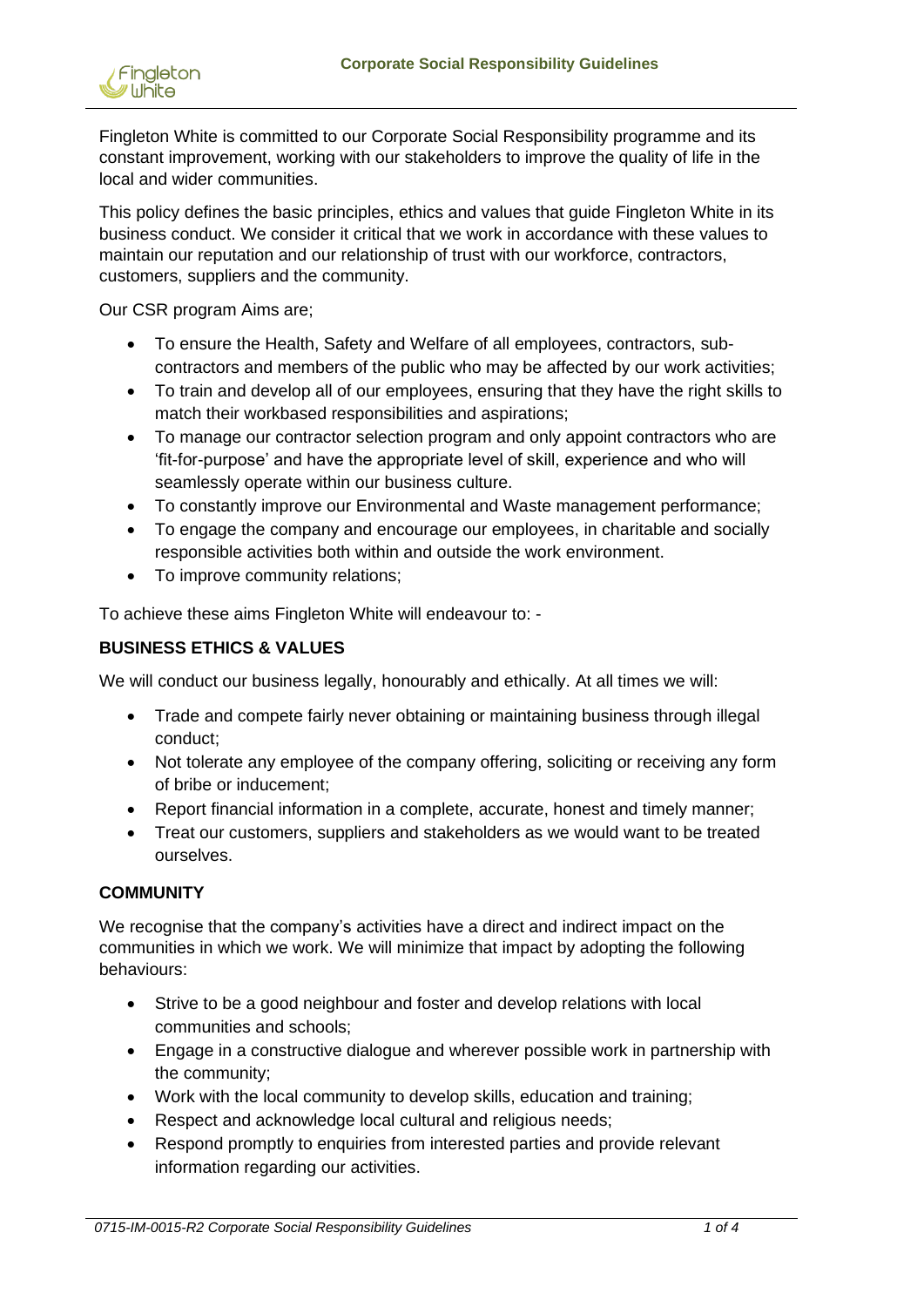## **CHARITY & SOCIAL**

We will engage in support for local and national charitable activities, including those undertaken by its employees.

### **HEALTH AND SAFETY**

We are committed to providing a safe working environment for our employees, visitors and contractors and will:

- Guarantee that health and safety is the prime consideration in any activity undertaken;
- Promote and maintain policies on health &safety which will ensure best practices and a philosophy of continuous improvement;
- Strive towards maintaining our I.S. EN ISO 45001:2018 Occupational Health & Safety accreditation
- Ensure that all employees are competent and adequately trained in the tasks that they are responsible for;
- Measure, review and monitor our Health & Safety Key Performance Indicators

### **ENVIRONMENT**

We recognise that in society today, environmental issues are of concern to our customers, suppliers, employees and the community as a whole, and will work in partnership with them, industry and the regulatory authorities to improve the quality of life in general. To enable us to achieve our goal we will:

- Promote and maintain policies on the environment which will ensure best practices and a philosophy of continuous improvement;
- Strive to operate an environmental management system and maintain our I.S. EN ISO 14001:2015 Environmental Management System accreditation;
- Seek to reduce waste through recycling;
- Actively reduce pollution produced during our business processes
- Actively seek to reduce energy and water consumption with the company
- Encourage suppliers and sub-contractors to adopt good socially responsible practices;

### **MODERN SLAVERY & HUMAN TRAFFICKING**

Fingleton White fully supports the UK Modern Slavery Act 2015.

We carry out thorough due diligence on all of our major supply chain partners and will – for any new major contractor or supplier – take steps to ensure confirmation of their compliance with the Act.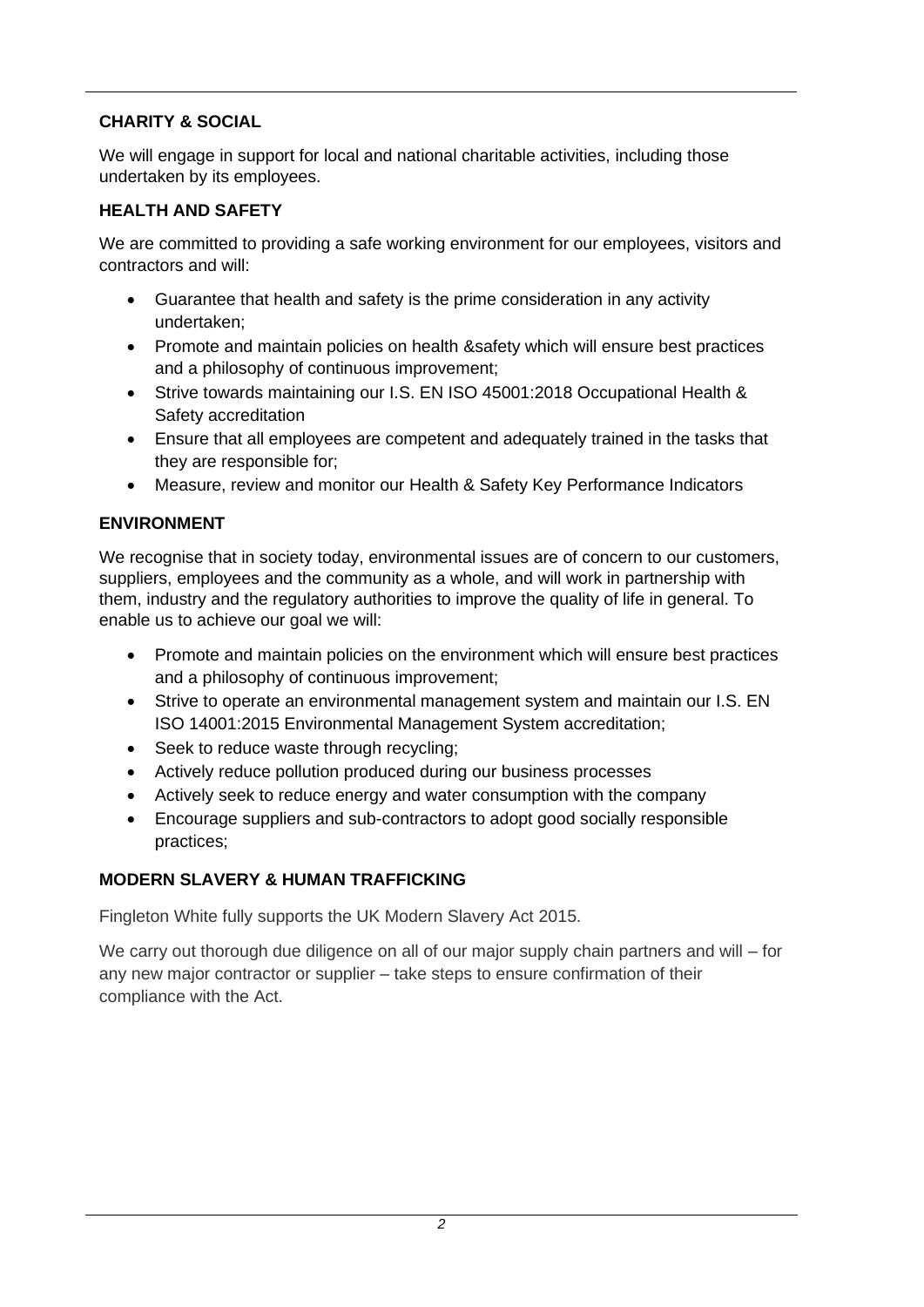# **PEOPLE & DIVERSITY**

We aim to be the employer of choice in our type of business. To meet this aim we will:

- Provide a safe and enjoyable place to work;
- Treat employees honestly and fairly, ensuring that dignity at work and mutual respect are enshrined in our working practices and the way we behave towards each other;
- Encourage personal development and provide appropriate and comprehensive training;
- Maintain clear disciplinary and grievance procedures;
- Promote and encourage consultation and the involvement of employees in the determination and direction of our working practices
- Ensure our policy on equal opportunities is rigorously implemented at all levels within the company;
- Tolerate no discrimination on the on the basis of colour, gender, sexual orientation, marital status, age, disability, race, nationality, ethnic origin, religion or social background.

# **SUPPLIERS**

We aim to get the highest quality of product, service and value from our supply chain while encouraging our suppliers to abide by the principles of our policy on corporate ethics. To ensure that this is the case we will:

- Promote strategic partnerships with our major suppliers and subcontractors;
- Assess critical suppliers and subcontractors, monitor their performance and provide constructive
- feedback to encourage optimum performance;
- Ensure prompt payment of supplied goods/services in line with contractual arrangements.
- Where possible, seek to use small businesses in our supply chain that reflect the diversity of the community.

# **CUSTOMERS**

We aim to be the supplier of choice in our type of business and a desire to prove that we can provide the best service and the best finished product at a competitive price in order to help our customers attain their aspirations. In order to build relationships of trust and confidence we will:

- Promote, maintain and communicate our customer service policy
- Maintain our Quality Management System and strive towards maintaining our I.S. EN ISO 9001:2015 Quality System accreditation
- Communicate with customers providing them with and listen to their views;
- Adapt and change to meet the demands of the working arrangement;
- Work openly and honestly with the client and other groups participating in the arrangement